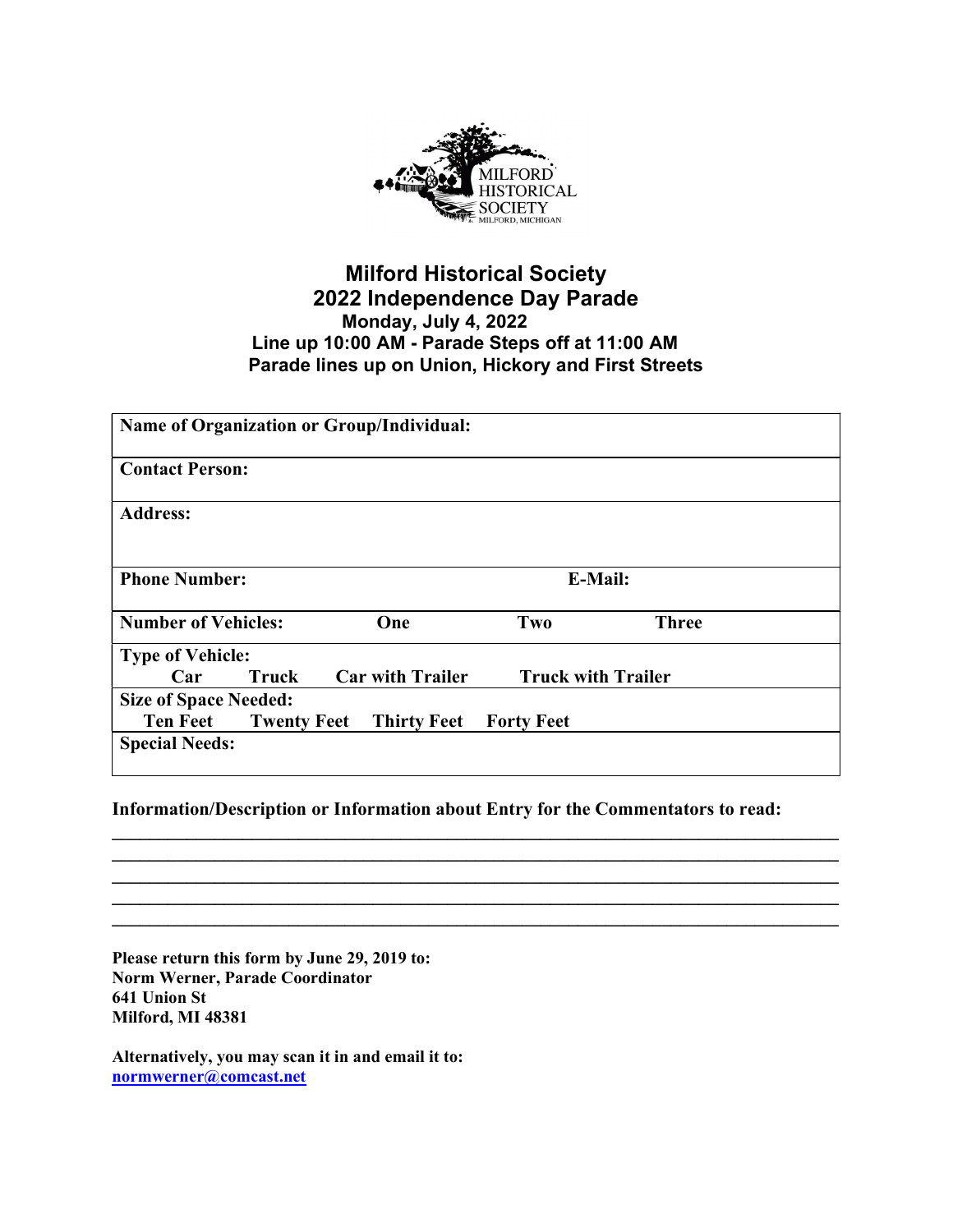## 2022 PARADE PARTICIPANT RULES AND REGULATIONS –

The Milford Historical Society Independence Parade is an entertainment event. It is geared for both businesses and families to show off our town and support this great country where we live.

- The parade line-up will begin at 10 AM on the morning of the parade and will be on Union, Hickory and East Streets facing south towards Commerce Rd.
- All vehicles towing floats should be driven with a clear path of vision. People walking along side should help with keeping children from stepping in front of the vehicle and getting injured.
- The Parade line up will be mailed or e-mailed about a week before the event. We ask that each participant respond by phone, E-mail, etc. that they have received their Parade Spot Number at that time.
- Entry themes or props must not be based on controversial, political or social issues. Naturally, no alcoholic beverages or banned drugs are allowed.
- Parade participants are permitted to distribute material while going down the parade route. Absolutely nothing including candies, toys can be THROWN at the parade viewers. Michigan State Law prohibits throwing items in a parade. Please hand these items to the parade participants. We don't want anyone hurt while running into the traffic to pick up items off the ground.
- Please do not leave any large gaps between your float and the one in front. The Parade is usually video taped and video copies are shown to the community and nursing homes throughout the year. Large gaps destroy the continuity of the parade. We suggest no more than 20 feet exist between each group/float/vehicle.
- An announcer will be reading your provided script promoting your exhibit as you pass by.
- Milford Historical Society volunteers wearing MHS T-Shirts will be situated all along the route to assist and answer any questions that arise.
- We encourage animals in the Parade, but insist that they not be dangerous and are properly trained to be among people while leashed, ridden, hooked up, etc. Horse riding groups are requested to provide a pooper-scooper following their group.
- The Milford Historical Society reserves the right to restrict, limit, accept or reject any exhibit application.
- Our goal is to have everyone go home after the event with fond memories of a Parade well done in a safe, fun and interesting manner.